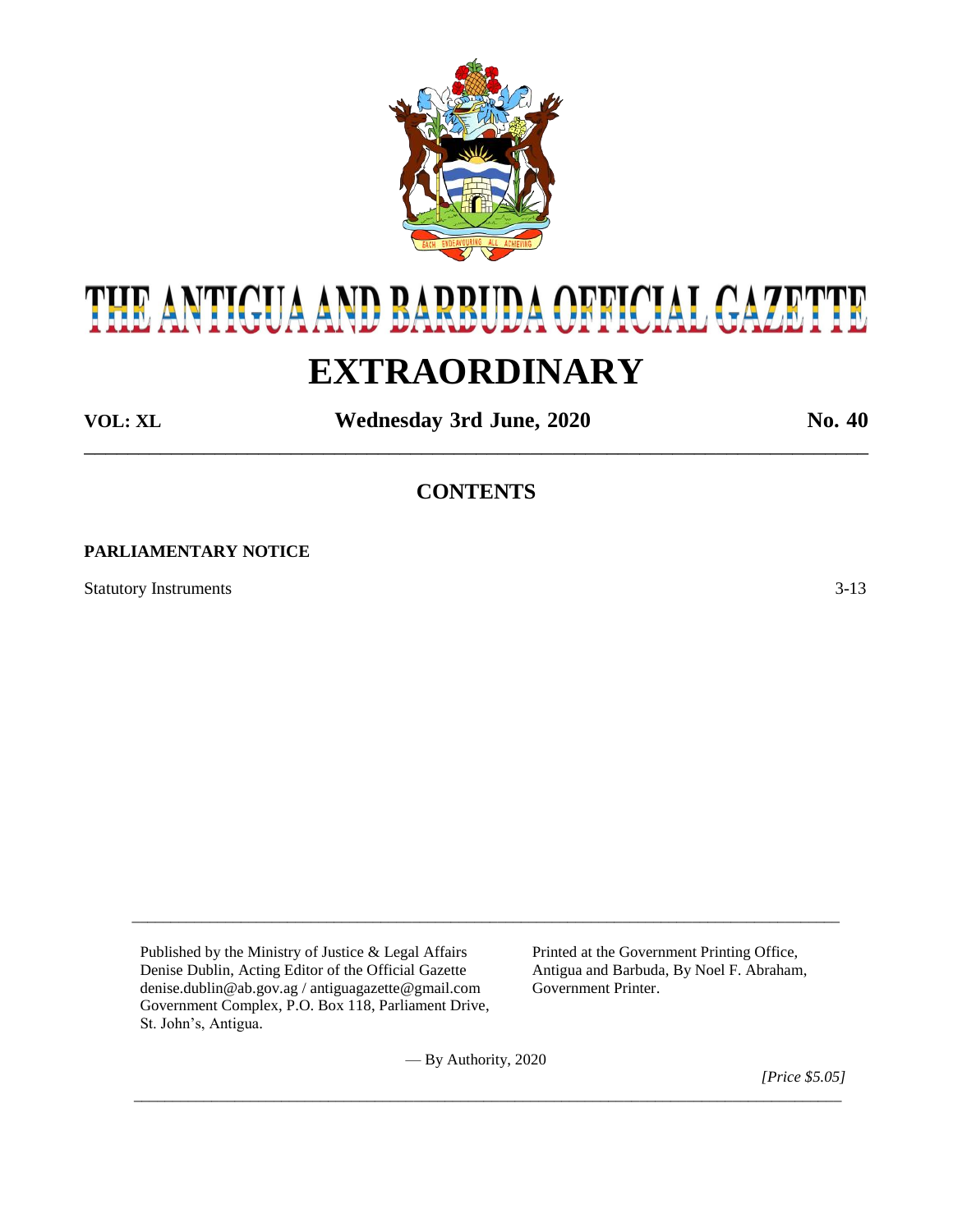# **PUBLICATION WITHIN THE OFFICIAL GAZETTE**

The Official Gazette, the official newspaper of the Government of Antigua and Barbuda, is published every Thursday either online or in print form at the Government Printery.

Notices for publication and related correspondence should be addressed to Denise Dublin Acting Editor of the Official Gazette at the following email addresses: **denise.dublin @ab.gov.ag / antiguagazette@gmail.com**

That is the preferred method of communication for **all** correspondence (especially when sending Notices/information which must be sent in Microsoft Word format) to be published in the Gazette.

Letter headings should be addressed to: Ms. Denise Dublin Acting Editor of the Official Gazette Ministry of Justice & Legal Affairs Parliament Drive Queen Elizabeth Highway P.O. Box 118 Antigua

Microsoft Word is the preferred format for notice submissions. Please do not send notices only in PDF format as errors may occur when converting to Word. Image files should be sent in JPG or PNG format.

Therefore, please send all notice submissions in the Microsoft Word format and a PDF version of such Notice only where there are signatures to be included in the notice submission (document). This applies to all institutions including governmental, financial and other commercial institutions. Additionally, for the security purposes of any financial information being sent, the institution's Information Technology (IT) personnel can lock the information as a JPEG in a Microsoft Word document and send the information to the Editor in that prescribed manner.

The Gazette Department reserves the right to apply its in-house style to all notices. Any corrections which are related to style will be made at the discretion of the Editor for reasons of consistency.

#### **Deadlines**

The deadline for submitting notices for publication in the principal edition is midday Monday on every week for all commercial and Government notices, in the week of publication.

\*Late notices may be accepted at the discretion of the Editor.

The deadline for cancelling notices in the principal edition is 12.00 midday Wednesday. Please call the Gazette Office immediately to cancel a notice, and confirm by email.

#### **Advertising Rates**

Publication Fee \$106.20 Eastern Caribbean Dollars.

Annual Subscription Fee: \$215 Eastern Caribbean Dollars

\*Advertising rates are not negotiable.

Antigua and Barbuda Official Gazettes are published directly online at [www.gazette.gov.ag](http://www.gazette.gov.ag/)

All editions are also available on subscription from the Antigua and Barbuda Government Printery, St. John's, Antigua (telephone: (268) 562-5168/ (268) 462-0510).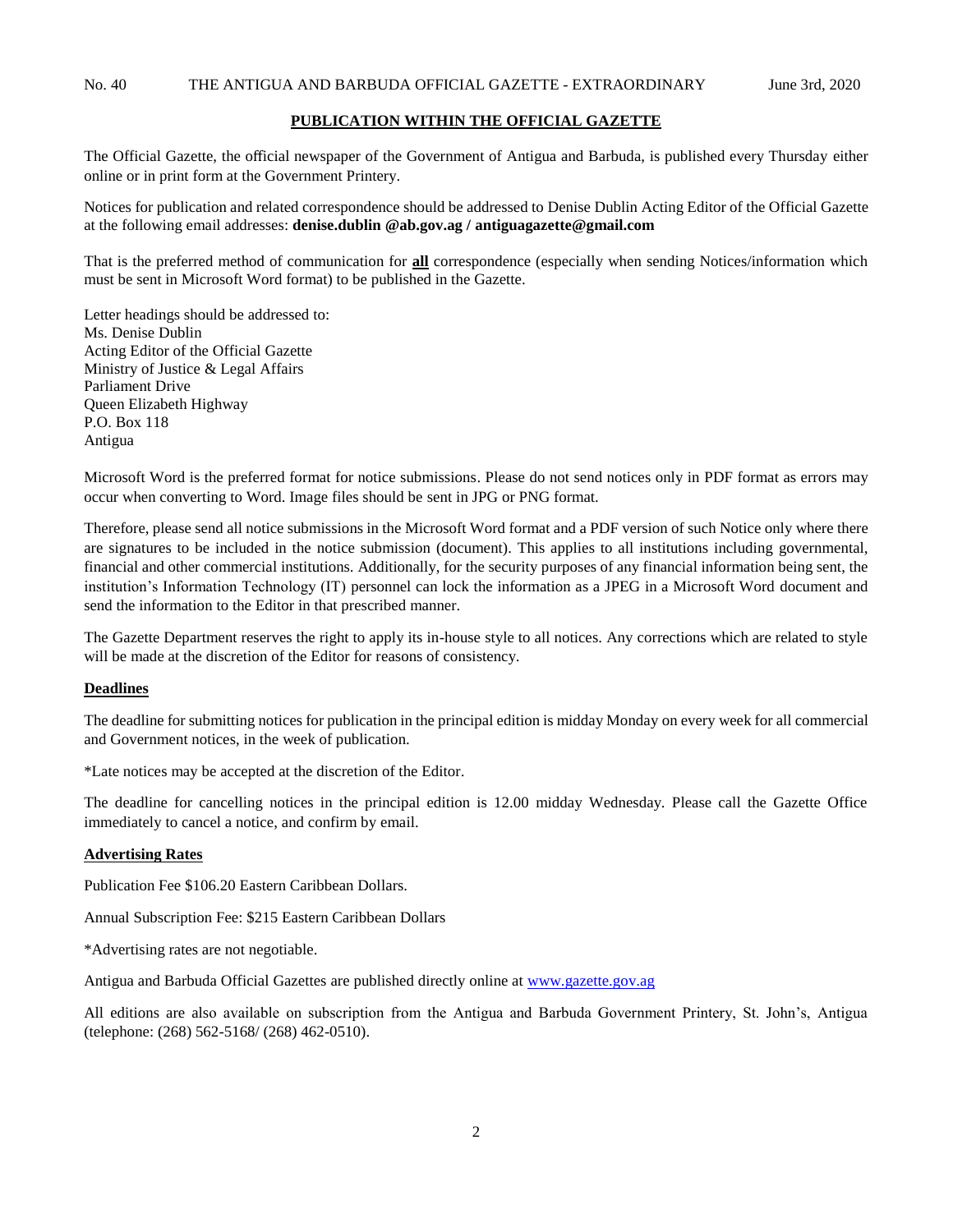# **NOTICES**

No. 20

The following STATUTORY INSTRUMENTS are circulated with this Gazette and form part thereof:

# **STATUTORY INSTRUMENTS**

#### **ANTIGUA AND BARBUDA**



# **QUARANTINE ACT (COVID-19) REGULATIONS 2020**

# **STATUTORY INSTRUMENT**

# **2020, NO. 34**

# **ARRANGEMENT OF REGULATIONS**

**Regulation**

# **PART I**

# **INTRODUCTION**

#### **PART II**

# **PERSONS ARRIVING BY AIRCRAFT, SHIP AND OTHER VESSELS**

# **PART III**

# **MISCELLANEOUS**

# **ANTIGUA AND BARBUDA**

# **QUARANTINE ACT (COVID-19) REGULATIONS 2020**

# **STATUTORY INSTRUMENT**

#### **2020, NO. 34**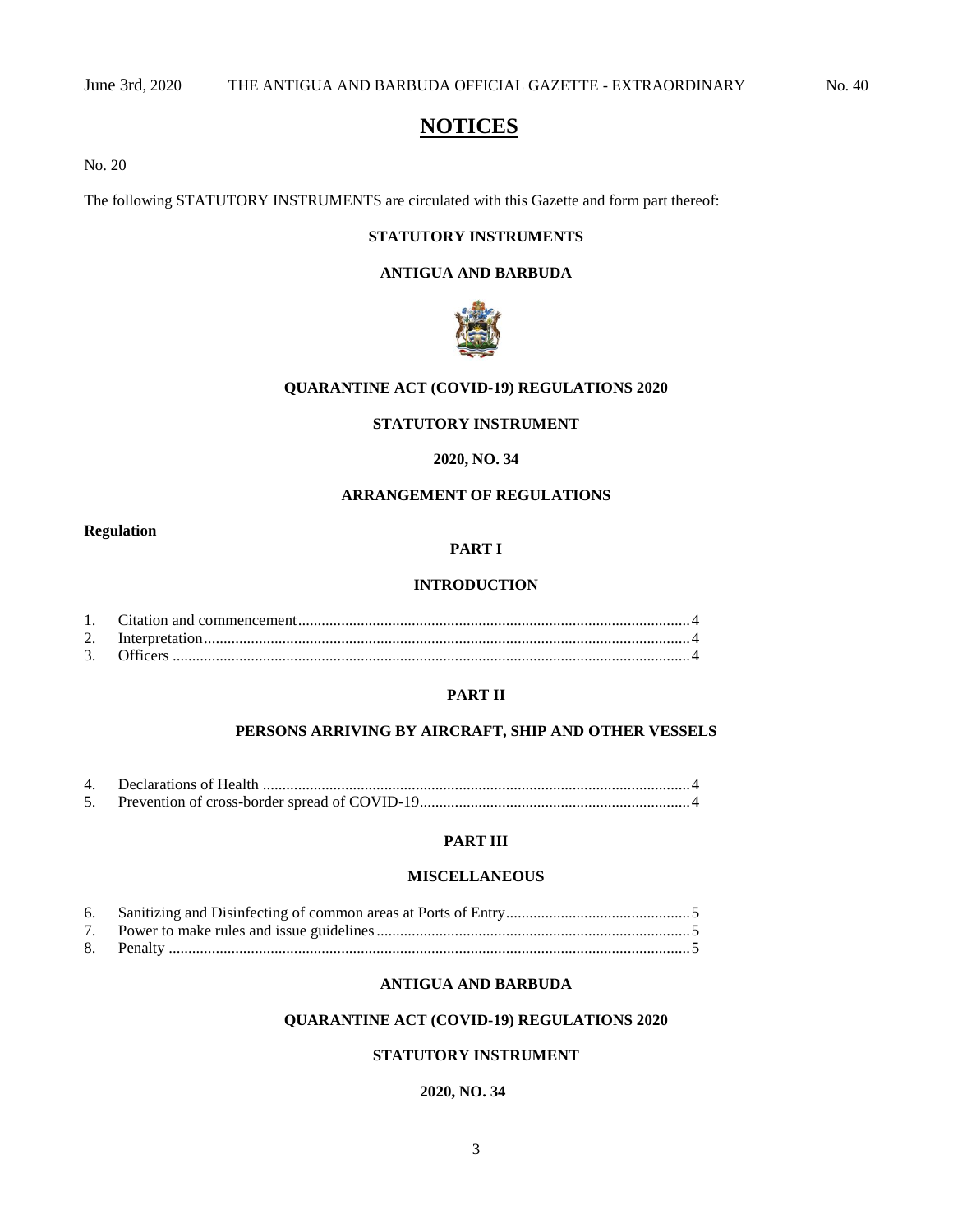# **THE QUARANTINE ACT (COVID-19) REGULATIONS 2020, made by the Cabinet by virtue of section 4 of the Quarantine Act, Cap. 361**

#### **PART I**

#### **INTRODUCTION**

#### <span id="page-3-0"></span>**1. Citation and commencement**

(1) These Regulations may be cited as the Quarantine Act (COVID-19) Regulations 2020.

(2) These Regulations shall be deemed to have come into effect on the  $1<sup>st</sup>$  day of June, 2020.

#### <span id="page-3-1"></span>**2. Interpretation**

In this Order-

"isolation" means separation of ill or contaminated persons or affected baggage, containers, conveyances, goods or postal parcels from others in such a manner as to prevent the spread of infection or contamination;

"observation" means the monitoring of the health status of a traveller over time for the purpose of determining the risk of disease transmission from the traveller;

"quarantine" means the restriction of activities and, if necessary, the separation from others of suspect persons who are not ill, but who may, because of the risk of exposure, be likely to suffer from COVID-19;

"self-quarantine" means the transparent self-restriction of movement and of contact with others expected to be observed by a person who is not ill, within a confined space as approved by the Quarantine Authority and which is subject to directions given by the Quarantine Authority.

#### <span id="page-3-2"></span>**3. Officers**

(1) The Quarantine Authority may authorize any officer or person or any member of a class of officers or persons to act as authorised officers for the purposes of these Regulations.

(2) Every authorised officer or person shall exercise his or her powers and perform his or her duties subject to the general direction and control of the Quarantine Authority.

#### **PART II**

#### **PERSONS ARRIVING BY AIRCRAFT, SHIP AND OTHER VESSELS**

#### <span id="page-3-3"></span>**4. Declarations of Health**

(1) Every person arriving in Antigua and Barbuda by aircraft, ship or other vessel shall prepare and sign a Health Declaration Form.

(2) The Health Declaration Form shall require a person coming into Antigua and Barbuda to declare whether he or she was exposed to COVID-19, is suffering from any disease, illness or infirmity that puts him or her at increased risk of a severe response to COVID-19 or which would require that he or she be given continuous access to medical care.

#### <span id="page-3-4"></span>**5. Prevention of cross-border spread of COVID-19**

(1) Every person arriving in Antigua and Barbuda shall submit to a health screening to determine the risk posed by that person for transmission of COVID-19.

(2) The Quarantine Authority shall determine whether a person arriving in Antigua and Barbuda shall be quarantined at home, at a hotel or at a government facility.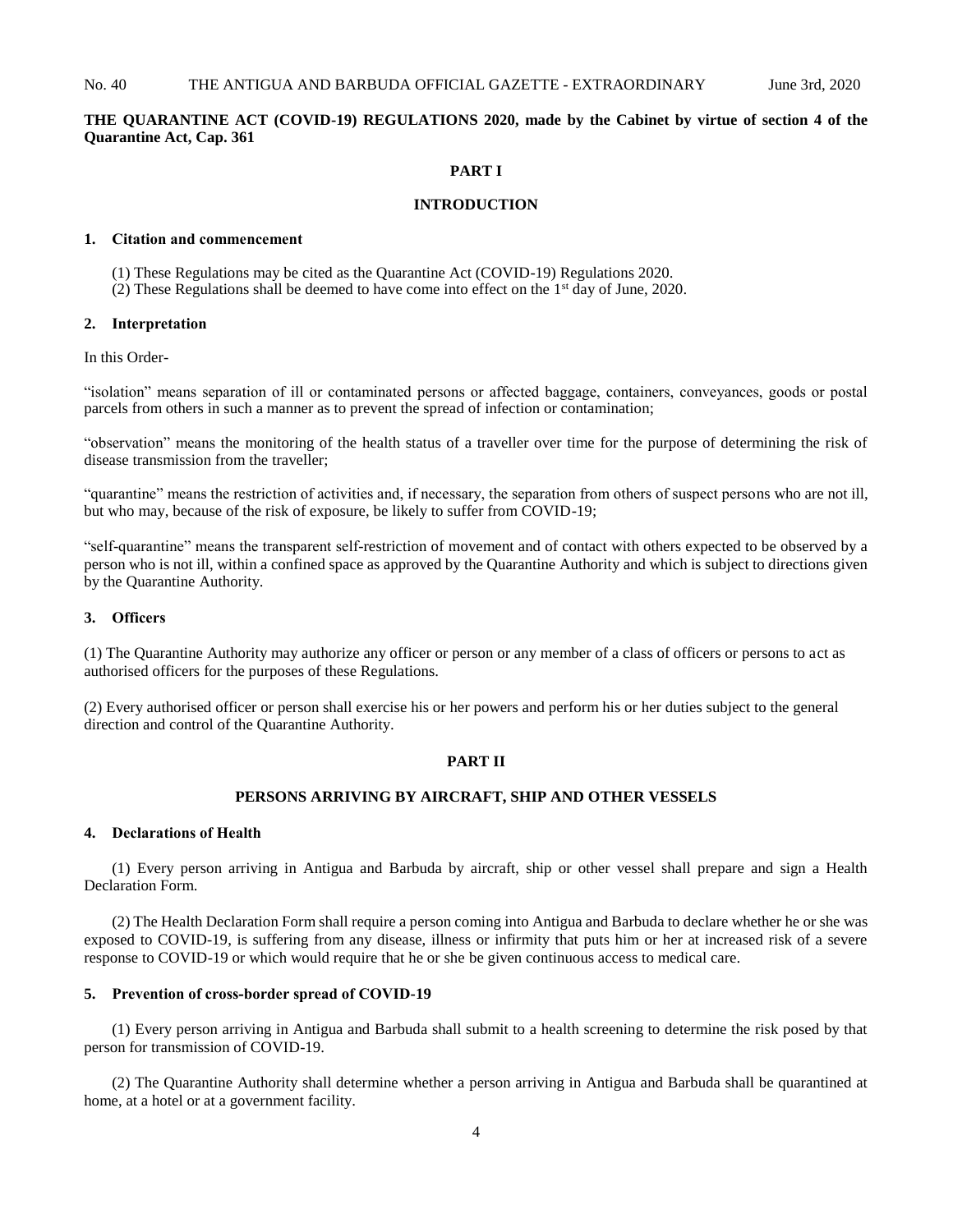(3) The Quarantine Authority is authorised by these Regulations to conduct testing and take the appropriate sample for the purpose of determining the COVID-19 status of a person arriving in Antigua and Barbuda.

(4) A person who is deemed by the Quarantine Authority or an authorised officer to be at risk of transmitting COVID-19 into Antigua and Barbuda shall be quarantined.

(5) The Quarantine Authority acting in consultation with the Ministry of Tourism and the Antigua and Barbuda Airport Authority and the Port Authority may specify the measures required to be taken by persons arriving at the Ports of Entry and persons who are likely to come in contact with persons arriving at the Ports of Entry.

# **PART III**

#### **MISCELLANEOUS**

#### <span id="page-4-0"></span>**6. Sanitizing and Disinfecting of common areas at Ports of Entry**

Disinfection, decontamination and other sanitary procedures shall be carried out at all Ports of Entry prior to the resumption of commercial flights and the return of yachts and pleasure vessels to Antigua and Barbuda.

# <span id="page-4-1"></span>**7. Power to make rules and issue guidelines**

The Quarantine Authority may make such rules and issue such Guidelines as it considers necessary to carry these regulations into effect and generally to limit the risk of the spread of COVID-19 from persons arriving into Antigua and Barbuda.

#### <span id="page-4-2"></span>**8. Penalty**

A person who fails or refuses to comply with any order, guideline or direction of the Quarantine Authority commits an offence and is liable on summary conviction to a fine of ten thousand dollars (\$10,000.) or to imprisonment for six months or to both such fine and imprisonment.

Made the 1st day of June, 2020.

Konata Lee Secretary to the Cabinet of Antigua and Barbuda

# **ANTIGUA AND BARBUDA**

**\_\_\_\_\_\_\_\_\_\_\_\_\_\_\_\_\_\_\_\_\_\_\_\_\_\_\_\_\_\_\_\_\_\_\_\_\_\_\_\_\_\_\_\_\_\_\_\_\_\_\_\_\_\_\_\_\_\_\_\_\_\_\_\_\_\_\_\_\_\_\_\_\_\_\_\_\_\_\_\_\_\_\_\_\_\_\_\_\_\_\_\_\_\_\_\_\_\_\_\_**



# **QUARANTINE (COVID-19) GUIDELINES, 2020**

# **STATUTORY INSTRUMENTS**

**2020, No. 35**

# **ARRANGEMENT OF GUIDELINES**

#### **GUIDELINE**

# **PRELIMINARY**

1. [Citation and commencement....................................................................................................6](#page-5-0)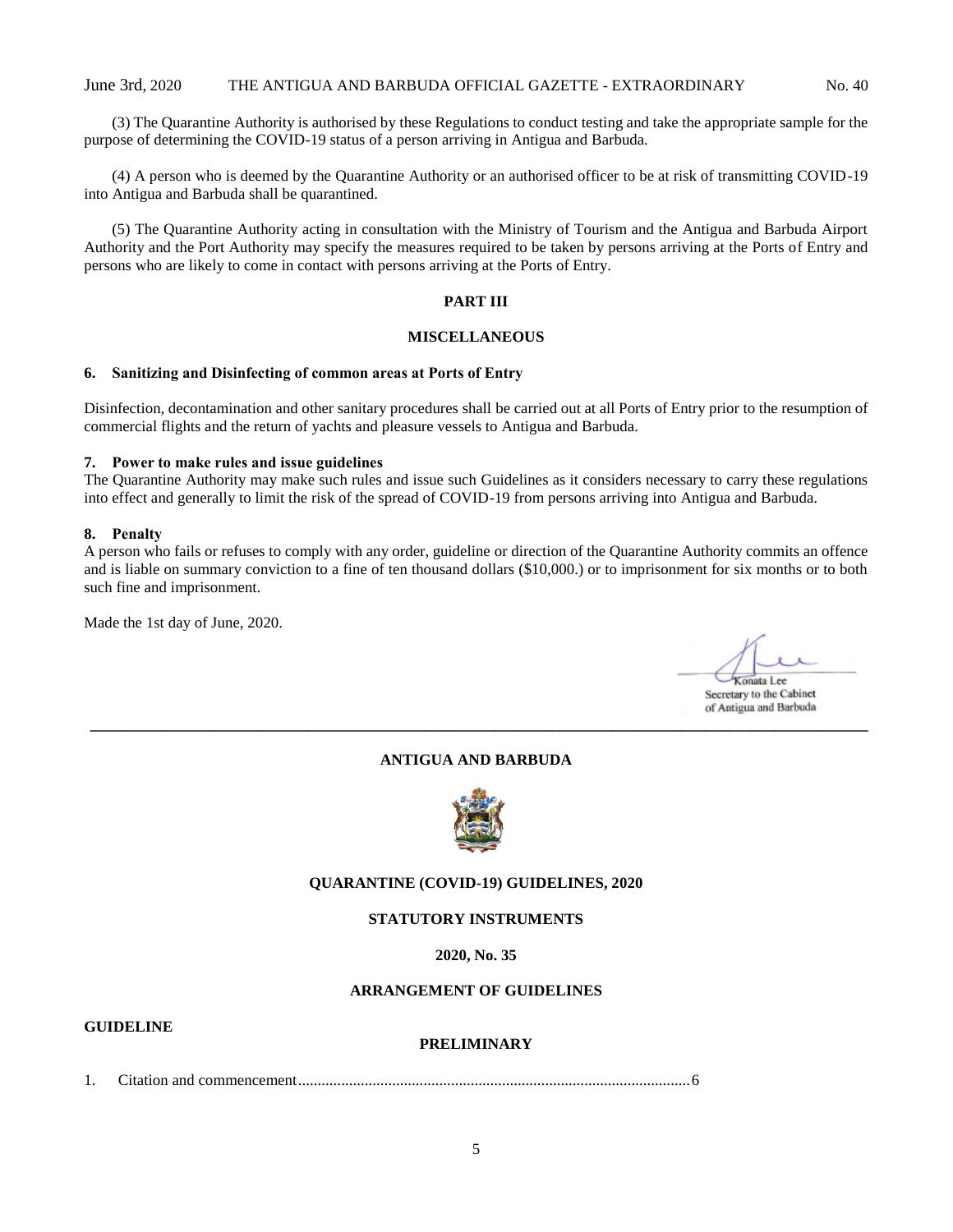#### **PART I QUARANTINE (COVID-19) GUIDELINES**

2. [Quarantine COVID-19 Guidelines...........................................................................................6](#page-5-1) 3. [Infection Prevention and Control \(IPC\) Measures in Quarantine](#page-7-0) ............................................8

#### **PART II**

# **CORONAVIRUS DISEASE 2019 (COVID-19) SELF QUARANTINE AND GOVERNMENT QUARANTINE GUIDELINES**

#### **SCHEDULE**

#### **ANTIGUA AND BARBUDA**

#### **STATUTORY INSTRUMENTS**

#### **2020, No. 35**

#### **These guidelines are being issued by the Quarantine Authority by virtue of the powers contained in section 5 of the Quarantine Act, Cap. 361**

#### <span id="page-5-0"></span>**9. Citation and commencement**

- (1) This Order may be cited as Quarantine Guidelines for the Outbreak of COVID-19 in Antigua and Barbuda.
- (2) This Order shall be deemed to have come into force on the 1st day of June, 2020.

#### **PART I QUARANTINE (COVID-19) GUIDELINES**

#### <span id="page-5-1"></span>**10. Quarantine COVID-19 Guidelines**

#### **2.1 Introduction**

Coronavirus disease (COVID-19) is a new disease caused by the severe acute respiratory syndrome coronavirus 2 (SARS-CoV-2). There is still a lot that is not known about COVID-19. SARS-CoV-2 can be transmitted by droplets, aerosols and being in contact with contaminated surfaces. Affected persons can be asymptomatic or can have mild, moderate or severe disease requiring hospitalization and intensive unit care. There is no specific treatment for COVID-19, nor is there a vaccine at this time. The only available methods to prevent and manage COVID-19 are public health measures such as social distancing, physical distancing, practicing cough and sneeze etiquette, handwashing, the use of personal protective equipment such as masks, quarantine and isolation.

Quarantine involves the restriction of movement, or separation from the rest of the population, of healthy persons who may have been exposed to the virus, with the objective of monitoring their symptoms and ensuring early detection of cases. The purpose of this document is to offer guidance to other ministries, institutions and organizations on implementing quarantine measures for individuals in the context of the current COVID-19 outbreak.

The Quarantine Act, Chap. 361, Revised Laws of Antigua and Barbuda provides the legal framework for persons to be placed in quarantine. They have also been developed in accordance with the International Health Regulations.

This document is informed by current knowledge of the COVID-19 outbreak which is limited and changes rapidly. The Ministry of Health Wellness and the Environment (MOHWE) will therefore update these guidelines as new information becomes available.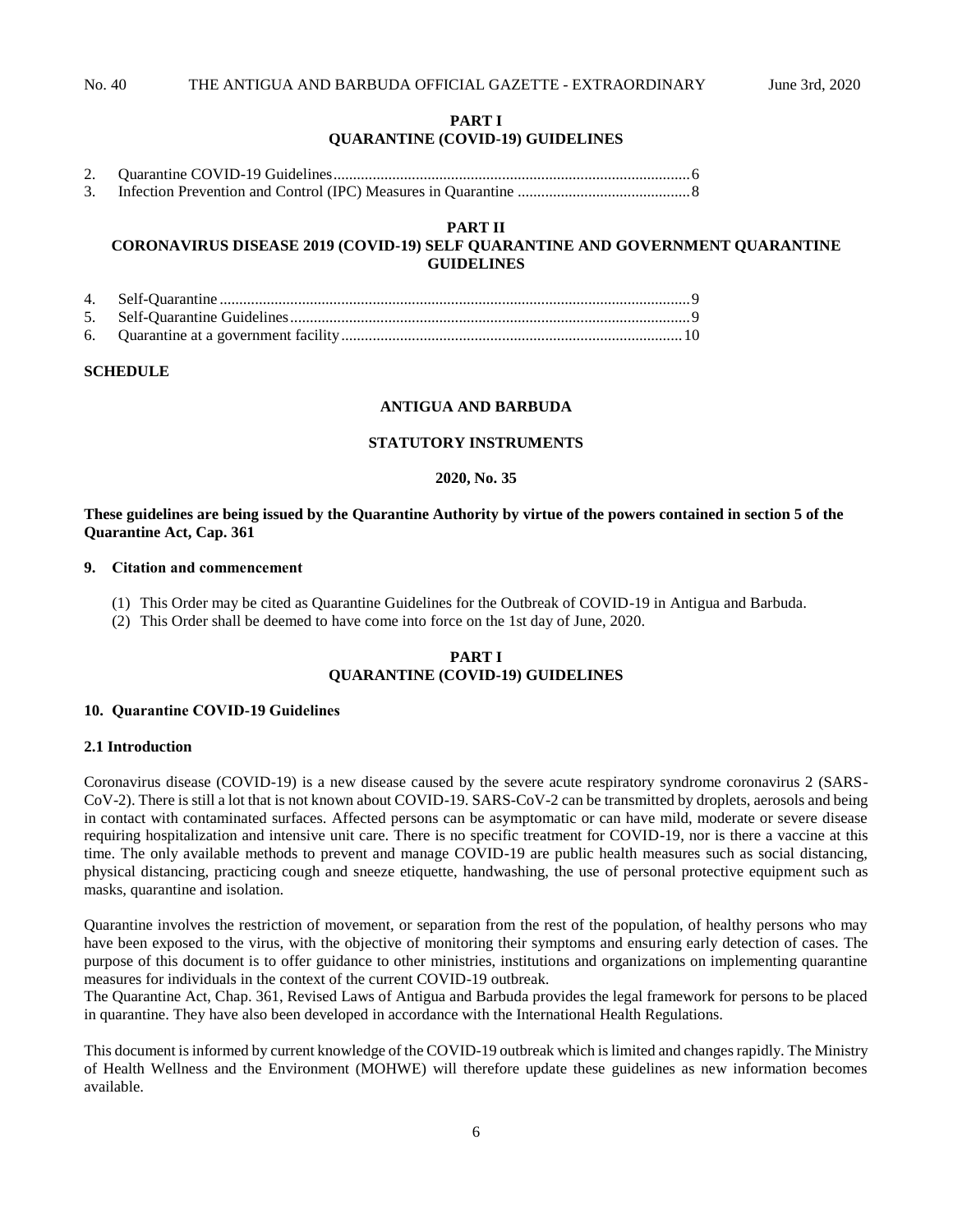# **2.2 Quarantine in the context of COVID-19**

(1) The objective of quarantine is to quickly detect COVID-19 in persons who may have been exposed to the virus, isolate them and in so doing limit the spread to others. Therefore, the following persons will be subject to quarantine in Antigua and Barbuda.

- *(a)* Contacts of laboratory confirmed cases of COVID-19
- *(b)* Contacts of suspected cases of COVID-19
- *(c)* Persons traveling to Antigua and Barbuda from countries where there are outbreaks of COVID-19.

(2) A contact is defined as a person who is involved in any of the following from 2 days before and up to 14 days after the onset of symptoms in the patient—

- *(a)* Having face-to-face contact with a laboratory confirmed COVID-19 patient within 1 meter and for >15 minutes;
- *(b)* Providing direct care for patients with COVID-19 disease without using proper PPE or using PPE incorrectly;
- *(c)* Staying in the same close environment as a COVID-19 patient (including sharing a workplace, classroom or household or being at the same gathering) for any amount of time;
- *(d)* Travelling in close proximity with (that is, within 1 m separation from) a COVID-19 patient in any kind of conveyance;

(3) Persons travelling to Antigua and Barbuda are required to sign the Quarantine Directions in Form B.

# **2.3 Place for Quarantine**

(1) Quarantine will be at a designated government facility, hotel, private home, yacht or sea vessel, dormitory or any facility that can allow persons to be safely separated from others and monitored for symptoms of COVID-19.

(2) The MOHWE will conduct a risk assessment and determine where persons will be quarantined. This assessment will take the following factors into account—

(3)

- *(a)* Overall maturity and responsibility of the person
- *(b)* The facility where the quarantine will take place
- *(c)* The level of supervision available for quarantine
- *(d)* The level of exposure of the person to COVID-19 and their potential to develop symptoms and spread the disease.

(4) Any facility used for quarantine must provide the following for the entire 14-day period —

- *(a)* A suitable place for persons to be housed.
- *(b)* Personnel to monitor persons for symptoms of COVID-19.
- *(c)* Equipment for monitoring symptoms of COVID-19 such as a thermometer.
- *(d)* Adequate food, water and hygiene provisions.
- *(e)* Psychosocial support
- *(f)* Security.
- *(g)* Personal Protective Equipment

# **2.4 Quarantine Period**

The recommended quarantine period for COVID-19 is 14 days. However this may change in the following circumstances.

- *(a)* If a person develops symptoms of COVID-19 or test positive for the disease, using a test approved by the MOHWE quarantine will cease and he/she will be moved to isolation.
- *(b)* If they test negative for COVID-19 using a test approved by the MOHWE, he/she may be released from quarantine

# **2.5 Special Populations**

There will be special considerations for quarantine for certain populations. These include the following: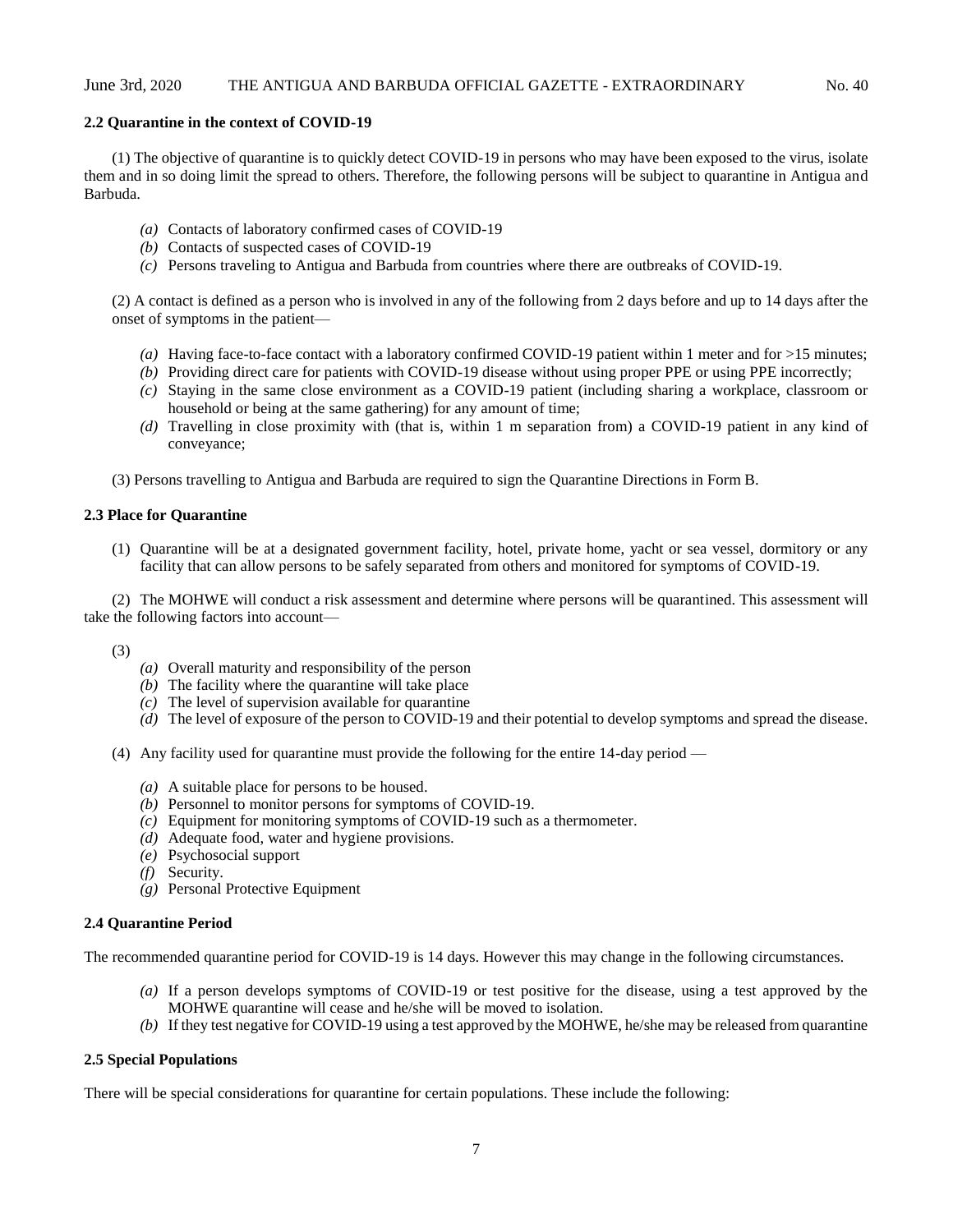#### **I. Returning Nationals an d Residents of Antigua and Barbuda**

Returning nationals and residents of Antigua and Barbuda may be allowed to self-quarantine at home depending on the assessment of factors listed in Section 3. Such persons can monitor their symptoms at home and report to the MOHWE daily or a healthcare provider may visit to check their temperature and/or examine for signs of COVID-19.

# **II. Students**

Students, particularly university students, may be allowed to self-quarantine at their dormitories or private residences. They will be required to monitor their symptoms at home and report to the MOHWE at least once daily or as instructed by the MOHWE. A healthcare provider may visit to check their temperature and/or examine for signs of respiratory disease. The university can assist with temperature checks and monitoring as part of their school health program. Any student who develops symptoms must be immediately isolated and the case reported to the MOHWE's Epidemiology and Surveillance Unit.

# **III. Elderly Persons**

Elderly persons who require special care may be allowed to self-quarantine at home if appropriate care is not available at the government's quarantine facility.

# **IV. Children**

Persons less than 18 years will be placed in a government quarantine facility only if there is supervision from a family member or guardian.

#### **V. Persons with Disabilities**

There will be special provisions for persons with disabilities at any government quarantine facility. If these cannot be provided, special arrangements will be made for self-quarantine at home.

#### **VI. Persons with Underlying Medical Conditions**

Persons with certain underlying medical conditions may be allowed to self-quarantine at home. This will be determined by the MOHWE and will be dependent on the medical condition and factors outlined in Section 3.

#### **VII. Visitors**

Special arrangements will be made for visitors and non-residents to be housed in hotels and guest houses. These special measures include:

- *(a)* Dedicated rooms or sections for quarantine
- *(b)* The understanding that all visitors exhibiting symptoms of COVID-19 will be isolated.
- *(c)* Daily monitoring of guests for symptoms of COVID-19 by an on-site nurse.
	- (i) An on call physician must be engaged to monitor and manage visitors and hotel guests under quarantine.
		- (ii) There must be daily reporting to the MOHWE Epidemiology and Surveillance Unit on each visitor/hotel guest.
		- (iii) The on-site nurse and on call physician must immediately notify the MOHWE's Epidemiology and Surveillance Unit of any guest who develops symptoms of COVID-19. They must also ensure that the appropriate sample is taken and packaged for testing.

#### **VIII. Transit and In-Transit Passengers**

Transit and in-transit passengers will be quarantined until their next flight.

# <span id="page-7-0"></span>**11. Infection Prevention and Control (IPC) Measures in Quarantine**

The following IPC measures must be used to ensure a safe environment for quarantines persons and to also reduce transmission of COVID-19—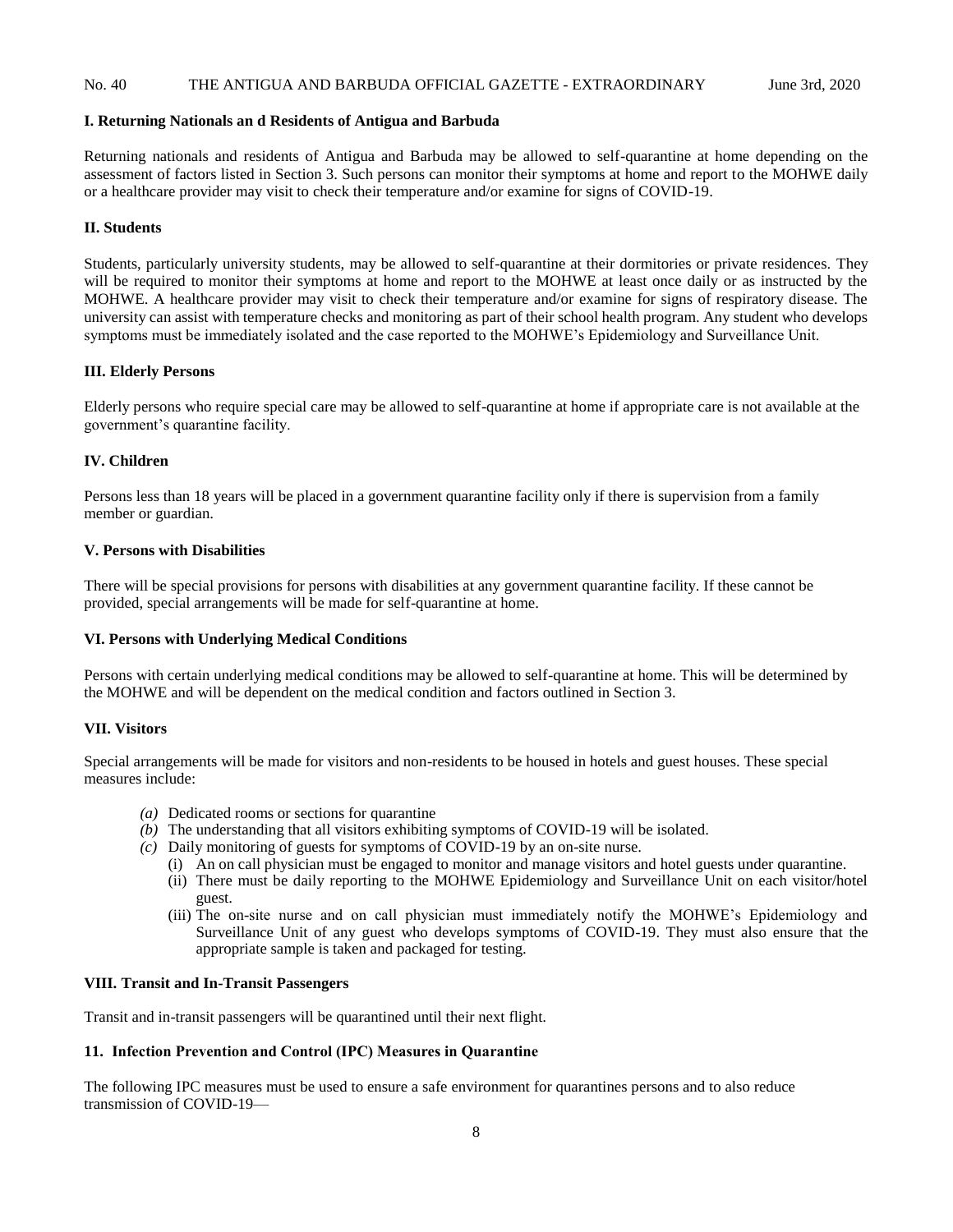- *(a)* Any person in quarantine who develops febrile illness (fever) or respiratory symptoms at any point during the quarantine period should be treated and managed as a suspected case of COVID-19. They must be isolated and the case reported to the MOHWE.
- *(b)* Hand hygiene must be performed frequently, particularly after contact with respiratory secretions, before eating, and after using the toilet. Hand hygiene includes cleaning hands with soap and water and using an alcohol-based hand rub. Alcohol-based hand rubs are preferred if hands are not visibly dirty; hands should be washed with soap and water when they are visibly dirty.
- *(c)* All persons in quarantine must practice respiratory hygiene and be aware of the importance of covering their nose and mouth with a bent elbow or paper tissue when coughing or sneezing and then immediately disposing of the tissue in a wastebasket with a lid and then performing hand hygiene.
- *(d)* Persons in quarantine should refrain from touching their eyes, nose and mouth.
- *(e)* A non-medical mask must be worn when interacting with others.
- *(f)* All personnel working in the quarantine facility will be trained by the Central Board of Health (CBH) on standard infection prevention and control precautions.
- *(g)* Both staff and quarantined persons should understand the importance of promptly seeking medical care if they develop symptoms
- *(h)* Frequently touched surfaces, such as bedside tables, bed frames and other bedroom furniture, should be cleaned and disinfected daily with regular household disinfectant containing a diluted bleach solution (that is, 1-part bleach to 99 parts water). For surfaces that cannot be cleaned with bleach, 70% ethanol can be used.
- *(i)* Bathroom and toilet surfaces should be cleaned and disinfected at least once daily with regular household disinfectant containing a diluted bleach solution (that is, 1-part bleach to 99 parts water).
- *(j)* Clean clothes, bed linens, and bath and hand towels using regular laundry soap and water or machine wash at 60- 90 °C (140–194 °F) with common laundry detergent, and dry thoroughly.
- *(k)* Cleaning personnel should wear disposable gloves when cleaning surfaces or handling clothing or linen soiled with body fluids, and they should perform hand hygiene before putting on and after removing their gloves.

#### **PART II**

# **CORONAVIRUS DISEASE 2019 (COVID-19) SELF QUARANTINE AND GOVERNMENT QUARANTINE**

# **GUIDELINES**

#### <span id="page-8-0"></span>**12. Self-Quarantine**

**4.1** Self-Quarantine is a transparent self-restriction of persons' activities when they are not ill with COVID-19. This protects unexposed members of the community from contracting the disease if the at-risk person becomes sick and facilitates early detection of the disease for rapid implementation of response measures. It therefore helps to prevent the spread of the disease to close friends, relatives and community members.

**4.2** At-risk persons include travelers coming from countries/territories/areas with active transmission of COVID-19 as designated by the Ministry of Health, Wellness and the Environment and any individual who has been in close contact with a confirmed or probable case with COVID-19.

**4.3** Infection and Prevention Control Measures must be practiced at home, in the hotel room or any designated accommodation without mixing with the general public or family members for 14 days since the last contact with the confirmed case. Selfquarantined individuals will be followed up by surveillance officers either via phone or via physical visits, in appropriate personal protective equipment (PPE), during the period of quarantine.

**4.4** Individuals who breach the self-quarantine guidelines will be placed under quarantine in a government facility and are punishable by law.

# <span id="page-8-1"></span>**13. Self-Quarantine Guidelines**

**You have been identified as a contact to someone diagnosed with COVID-19, have returned from a country with local transmission for COVID-19 or have been assessed by the Ministry of Health Wellness and the Environment as a person who can introduce or spread COVID-19 in Antigua and Barbuda. In order to protect the public, you are being**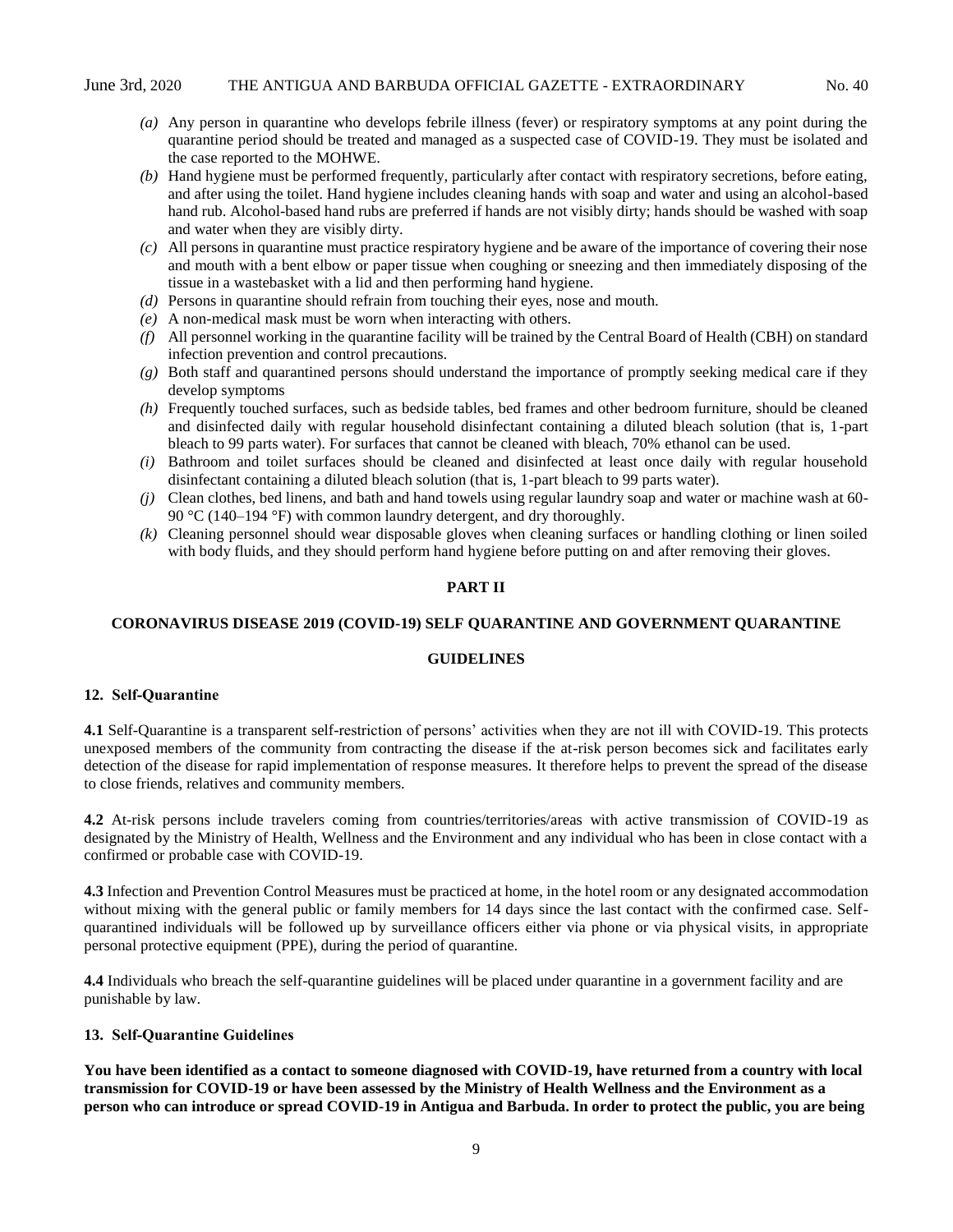# **placed in self quarantine. You must follow these guidelines for self-quarantine for 14 days from your last potential exposure to COVID-19 —**

- *(a)* You are required to provide your name, physical address and telephone contact to authorities.
- *(b)* You must take your temperature with a thermometer at least two times a day or anytime you feel like you may have a fever and monitor yourself cough or difficulty breathing.
- *(c)* Follow the Ministry of Health, Wellness and the Environments instructions on reporting your temperature and any symptoms.
- *(d)* Do not go out in public.
- *(e)* Stay home from school and work.
- *(f)* Do not take public transportation, taxis, or ride-shares.
- *(g)* Employees: Discuss your work situation with your employer before returning to work.
- *(h)* Avoid contact with others. Stay alone in a well-ventilated room.
- *(i)* Avoid sharing toothbrushes, utensils, dishes, drinks, towels, clothes or bed linen with anybody in your home.
- *(j)* It is essential for you to have someone bring you supplies.
- *(k)* Do not have any visitors during this time. Tell potential visitors that you are under COVID-19 quarantine.
- *(l)* Keep your distance from others (about 6 feet or 2 meters).
- *(m)* Cover your mouth and nose with a tissue or your sleeve (not your hands) when coughing or sneezing. Dispose of the tissue into a covered bin then wash or sanitize your hands.
- *(n)* Avoid touching eyes and mouth especially after sneezing or coughing.
- *(o)* Wash hands often with soap and water for at least 20 seconds to avoid spreading the virus to others. If soap and water are not readily available, you can use an alcohol-based hand sanitizer that contains 60%-95% alcohol. Always wash hands with soap and water if hands are visibly dirty.
- *(p)* Clean and disinfect frequently touched surfaces such as doorknobs/handles, bedside tables, bedframes, light switch and phones with regular household disinfectant (Lysol, Pine-sol & 62-70% Alcohol). Clean daily and allow to air dry.
- *(q)* Clean floors weekly using soap and water first, and then use mild disinfectant like Pine-sol or 5% bleach (Mix one cup bleach to nine cups of water in a bucket for mopping and in spray container), allowing to air dry.
- *(r)* Change and wash linen weekly or as needed if soiled.
- *(s)* Restrict members of the household from utilizing the same bathroom. If you share the same bathroom and toilet facilities, ensure you disinfect it after use using regular household disinfectant or soap and water.
- *(t)* If you get sick with fever, cough, shortness of breath, or other signs of respiratory illness, call the COVID-19 Support Hotline at (268) 462 6843 (46COVID). Tell them you are under COVID-19 quarantine. If available, wear a mask if experiencing respiratory symptoms or caring for someone who is sick.
- *(u)* Seek medical advice if you need to seek medical care for other reasons, such as dialysis, call ahead to your doctor and tell them your symptoms and that you are being monitored for COVID-19. Avoiding contact with others and visits to medical facilities will allow health care providers to quickly direct you to the right health facility and help protect you and others from possible spread of COVID-19 and other viruses.
- *(v)* If you develop signs and symptoms of COVID-19, members of your household MAY be classified as close contacts depending on your interaction with them and will be required to self- quarantine. It is therefore important to implement effective self-quarantine.
- *(w)* Find healthy ways to reduce anxiety and fear during quarantine. Keep a routine to include fun activities, reassure children, connect with others, take breaks from news stories and social media, take care of your body (take deep breaths, stretch, or meditate; eat healthy, well-balanced meals, exercise regularly, get plenty of sleep, avoid alcohol and drugs).

Quarantined persons can be released from quarantine if no symptoms show within 14 days and consultation with Ministry of Health, Wellness and the Environment of Antigua and Barbuda confirms their release. Any person who contravenes or fails to comply with regulations for quarantine is in violation of the law of Antigua and Barbuda and shall be guilty of an offence punishable to a fine of ten thousand dollars and to imprisonment for 6 months.

#### <span id="page-9-0"></span>**14. Quarantine at a government facility**

(1) A person who is not permitted to self-quarantine will be quarantined at a government facility for fourteen (14) days but may be released from quarantine prior to the expiration of fourteen days if an approved tests show that the person is negative for COVID-19.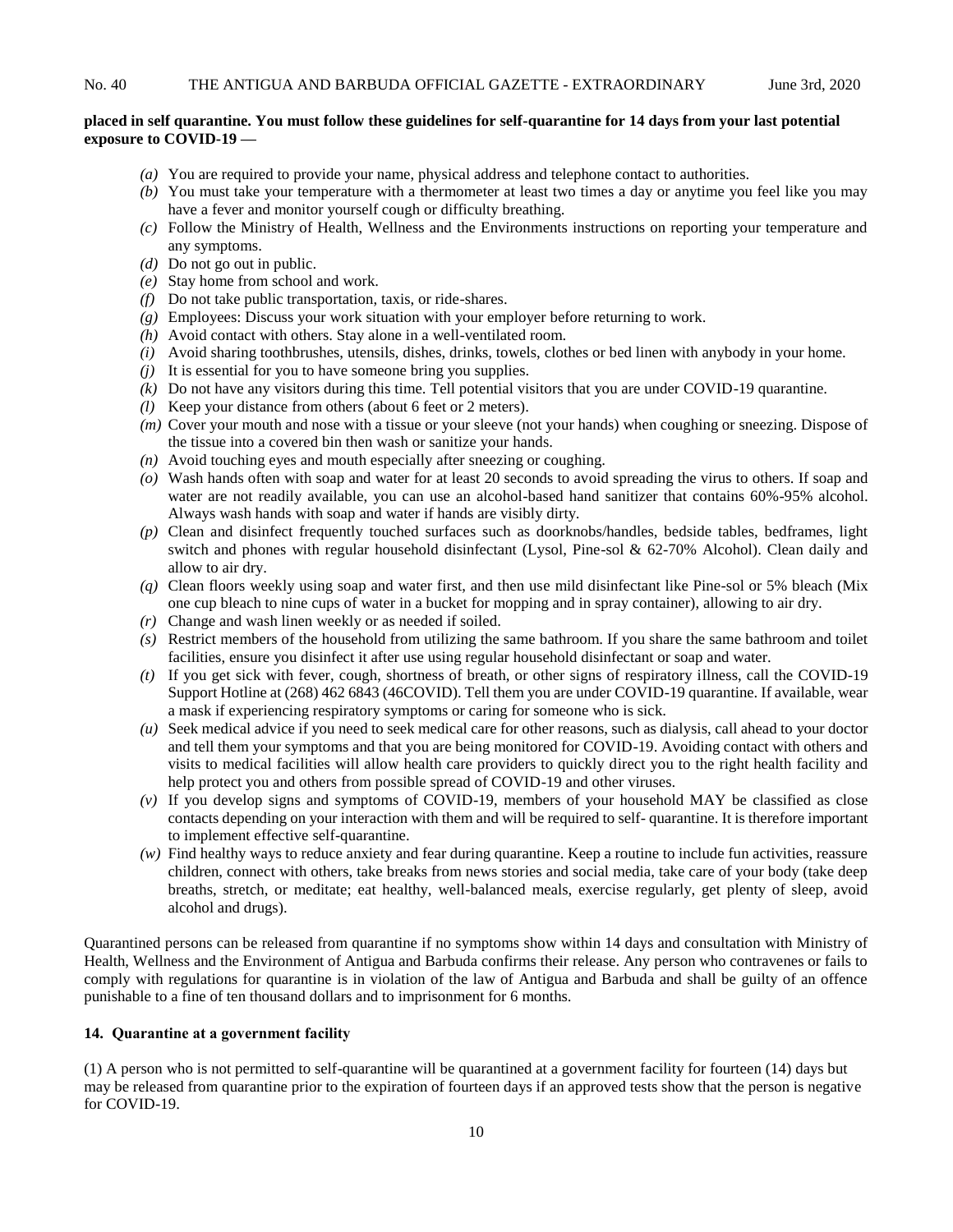#### June 3rd, 2020 THE ANTIGUA AND BARBUDA OFFICIAL GAZETTE - EXTRAORDINARY No. 40

(2) A person who is informed that he or she must be quarantined at a government facility shall complete and sign the Government Quarantine Facility Information Form in Form A and must also complete the Quarantine Directions in Form B.

#### **SCHEDULE**

**FORM A** - **Government Quarantine Facility Information Form FORM B – Quarantine Directions**

# **FORM A**



#### **MINISTRY OF HEALTH WELLNESS AND THE ENVIRONMENT**

# **(QUARANTINE AUTHORITY)**

#### **Government Quarantine Facility Information Form**

The outbreak of COVID-19 continues to evolve in Antigua and Barbuda. The Ministry of Health Wellness and the Environment is continuing its control measures to prevent the introduction of the disease to new areas or to reduce human-to-human transmission in areas where the virus that causes COVID-19 is already circulating. These measures include quarantine, which involves the restriction of movement, or separation from the rest of the population, of healthy persons who may have been exposed to the virus, with the objective of monitoring their symptoms and ensuring early detection of cases.

In Antigua and Barbuda, The Quarantine Act, Chap. 361 gives the Quarantine Authority the power to make rules for implementing and carrying into effect any regulations in force to prevent the spread of infectious disease and to supplement those regulations by introducing measures in respect of any matter that the Quarantine Authority deem necessary to prevent the spread of the infectious disease. The Quarantine Authority is the Chief Medical Officer.

You will be required to sign the Ministry of Health Wellness and the Environment's Quarantine Directions. You are being placed in quarantine because you are coming from a country where COVID-19 is circulating. You will be kept in quarantine for a maximum of 14 days. During that time, you will:

Not be able to have direct physical contact with family and friends

Be confined to your room at the designated quarantine facility.

Be monitored on a daily basis for signs and symptoms of COVID-19 (fever, cough, shortness of breath). Please complete the attached questionnaire.

#### **QUARANTINE INFORMATION FORM**

#### **Please complete as accurately as possible and ask for assistance if there is something you do not understand.**

| Date of Birth: $\frac{1}{\frac{1}{2} \cdot \frac{1}{2} \cdot \frac{1}{2} \cdot \frac{1}{2} \cdot \frac{1}{2} \cdot \frac{1}{2} \cdot \frac{1}{2} \cdot \frac{1}{2} \cdot \frac{1}{2} \cdot \frac{1}{2} \cdot \frac{1}{2} \cdot \frac{1}{2} \cdot \frac{1}{2} \cdot \frac{1}{2} \cdot \frac{1}{2} \cdot \frac{1}{2} \cdot \frac{1}{2} \cdot \frac{1}{2} \cdot \frac{1}{2} \cdot \frac{1}{2} \cdot \frac{1}{2} \cdot \frac{1}{2} \cdot \frac$ | Age: |  |
|---------------------------------------------------------------------------------------------------------------------------------------------------------------------------------------------------------------------------------------------------------------------------------------------------------------------------------------------------------------------------------------------------------------------------------------------|------|--|
|                                                                                                                                                                                                                                                                                                                                                                                                                                             |      |  |
|                                                                                                                                                                                                                                                                                                                                                                                                                                             |      |  |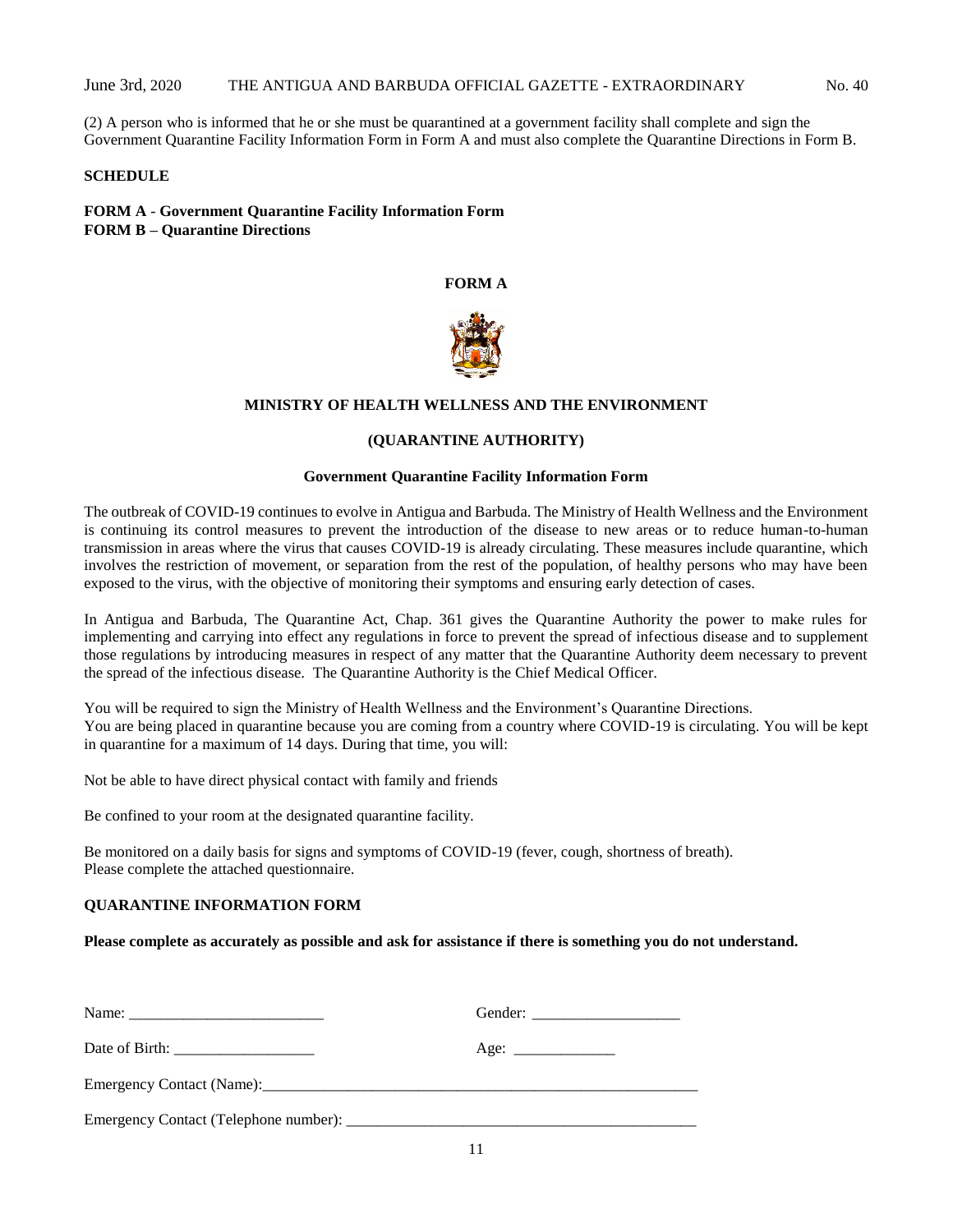# No. 40 THE ANTIGUA AND BARBUDA OFFICIAL GAZETTE - EXTRAORDINARY June 3rd, 2020

|           | <b>Dietary Restrictions:</b><br>Yes                               |  | N <sub>0</sub> |                |
|-----------|-------------------------------------------------------------------|--|----------------|----------------|
| $\bullet$ | If Yes, Please explain                                            |  |                |                |
| 2.        | Allergies:                                                        |  | Yes No         |                |
|           | If Yes, please state what you are allergic to                     |  |                |                |
| 3.        | Yes<br>Do you currently smoke                                     |  | N <sub>0</sub> |                |
| 4.        | Do you have any of the following pre-existing medical conditions: |  |                |                |
|           |                                                                   |  |                |                |
|           | Asthma or a history of lung disease                               |  | Yes            | N <sub>0</sub> |
|           | Diabetes (high blood sugar)                                       |  | <b>Yes</b>     | N <sub>0</sub> |
|           | Hypertension (high blood pressure)                                |  | Yes            | N <sub>o</sub> |
|           | Heart disease                                                     |  | Yes            | N <sub>0</sub> |
|           | Sickle Cell Disease                                               |  | Yes            | N <sub>0</sub> |
|           | Cancer                                                            |  | Yes            | N <sub>0</sub> |
|           | High cholesterol                                                  |  | Yes            | N <sub>0</sub> |

Please state any other medical condition you have that is not listed above

\_\_\_\_\_\_\_\_\_\_\_\_\_\_\_\_\_\_\_\_\_\_\_\_\_\_\_\_\_\_\_\_\_\_\_\_\_\_\_\_\_\_\_\_\_\_\_\_\_\_\_\_\_\_\_\_\_\_\_\_\_\_\_\_

5. Current medication: \_\_\_\_\_\_\_\_\_\_\_\_\_\_\_\_\_\_\_\_\_\_\_\_\_\_\_\_\_\_\_\_\_\_\_\_\_\_\_\_\_\_\_\_\_\_\_\_\_\_\_\_\_

I \_\_\_\_\_\_\_\_\_\_\_\_\_\_\_\_\_\_\_\_\_understand that this information is to protect and ensure my health while I am in quarantine and I hereby certify that the above information is correct.

Name: \_\_\_\_\_\_\_\_\_\_\_\_\_\_\_\_\_\_\_\_\_\_\_ Date: \_\_\_\_\_\_\_\_\_\_\_\_\_\_\_

| Signature: |  |
|------------|--|
|            |  |

# **FORM B**



#### **MINISTRY OF HEALTH WELLNESS AND THE ENVIRONMENT**

#### **(QUARANTINE AUTHORITY)**

# **QUARANTINE DIRECTIONS**

| Name:            | Address:     |
|------------------|--------------|
| Passport:        | Gender:      |
| Date of Arrival: | Nationality: |

Directions:

- 1. You have been assessed as a possible risk for the transmission of the Novel Coronavirus known as COVID-19. The Chief Medical Officer of Antigua and Barbuda, who is the Quarantine Authority, in accordance with the powers vested by section 6 of the Quarantine Act, Cap.361 and Quarantine Order No. 17 of 2020, has directed that you be quarantined in your home or a designated facility for observation for **fourteen days.**
- 2. You are not allowed to leave your home or the designated facility during this period. Failure to comply with these quarantine directions you will be liable on conviction to a fine of ten thousand dollars (\$10,000.00) or imprisonment for six (6) months or to both.